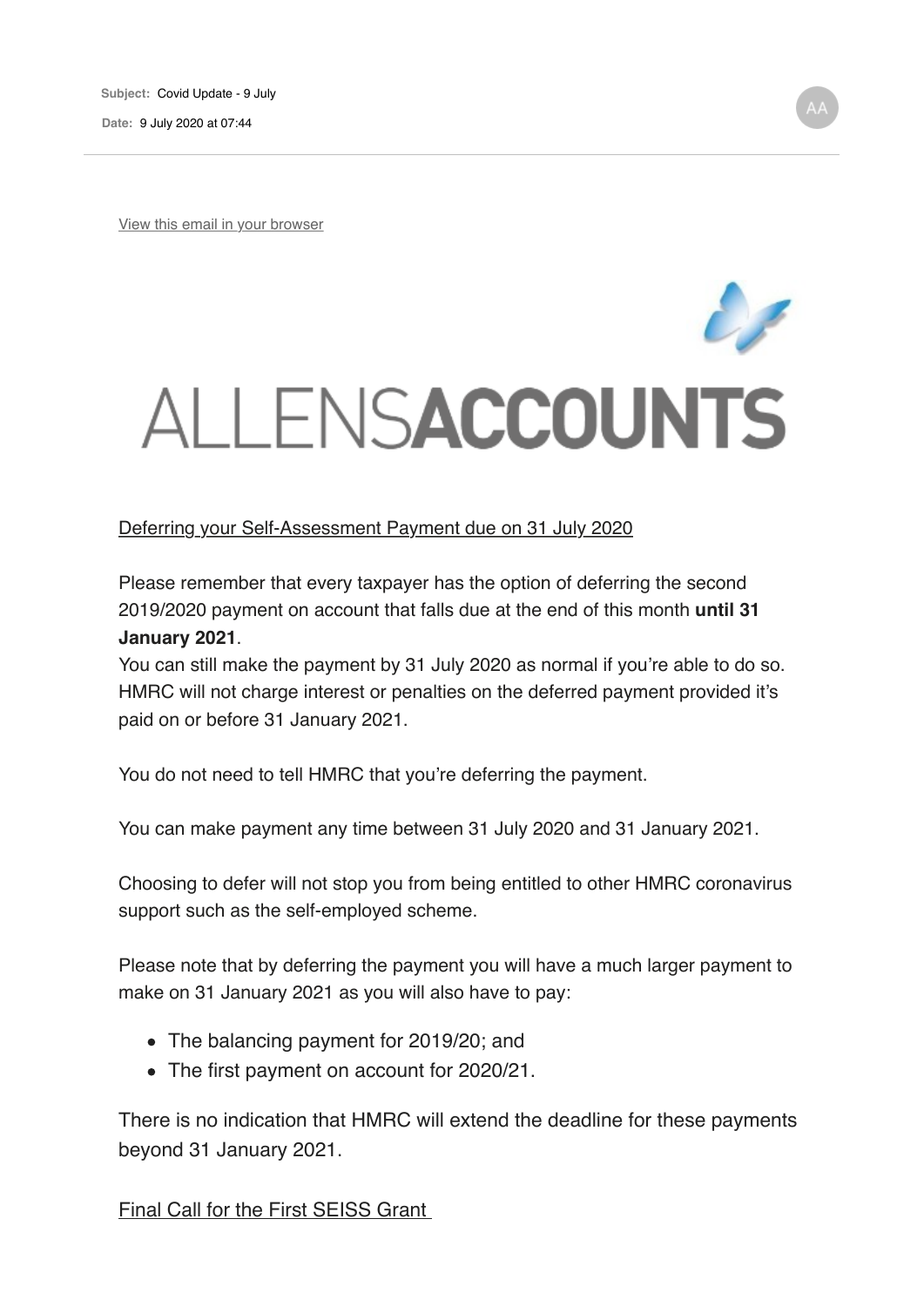Taxpayers eligible for the first grant under the Self-employment Income Support (SEISS) **must make their claim by Monday 13 July 2020**. This deadline was recently announced at the same time as a second round of grants was announced.

A business must have been adversely affected by Covid-19 **on or before 13 July 2020** to claim the grant.

HMRC has provided some guidance on the meaning of 'adversely affected'.

This includes being unable to work because the taxpayer is shielding, selfisolating or is on sick leave or has care responsibilities because of Covid-19. It also includes;

- scaling down or temporarily stopping trading because the supply chain has been interrupted;
- the business has fewer or no customers; or
- staff are unable to work.

The lack of any mention of specific or measurable reductions in income is intentional. The taxpayer should keep evidence of the impact on their trade, but there is no link between the amount of the grant and the financial loss. The list is not exhaustive; for example, a business might be adversely affected if it has to write off a bad debt because a customer has ceased trading due to Covid-19.

The scheme specifically allows a claim where the trade has continued, so long as the trade is 'adversely affected'. During the application process, the taxpayer is asked to confirm that they meet the eligibility criteria, but the importance of the questions may be missed by some and others may worry about them unnecessarily.

HMRC's initial guidance was not specific about when a business needed to be adversely affected to qualify for a grant. This has now changed and to qualify for the first grant the business must have been adversely affected before or on 13 July 2020.

To qualify for the second grant the business must be adversely affected on or after 14 July 2020. It is possible to qualify for and claim one grant and not the other. HMRC has published some examples to illustrate this.